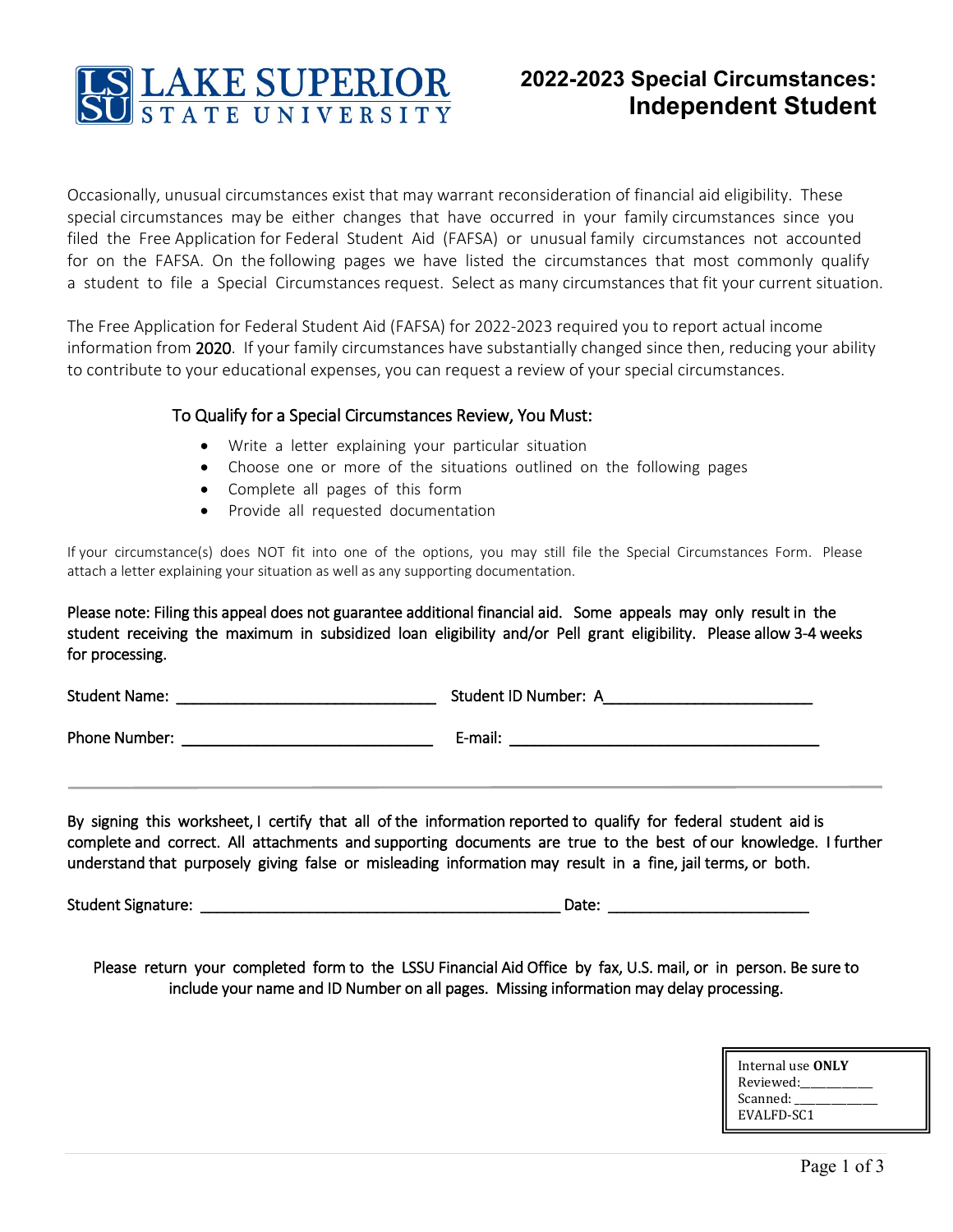## Loss of Income

## Reduction or loss of income from work must be for at least ten (10) weeks or sufficient documentation of change and new employment.

| Student<br>Date of layoff/termination:<br>Date of layoff/termination:<br>Spouse<br>$\cdot$ Has the student started another job?<br>$No \cup Yes$<br>$\gamma$ Yes If yes, give start date:<br>• Has the spouse started another job?<br> No                                                                                                                                                                                                                                                                            |
|----------------------------------------------------------------------------------------------------------------------------------------------------------------------------------------------------------------------------------------------------------------------------------------------------------------------------------------------------------------------------------------------------------------------------------------------------------------------------------------------------------------------|
| Documentation Required:<br>A letter from employer verifying loss of employment including effective date<br>A copy of the last pay statement showing gross year-to-date income for all jobs worked for both student<br>and/or spouse<br>*If more than one employer per student and/or spouse, please include start/end dates in written statement.<br>Documentation of unemployment benefits from state agency<br>Documentation of severance pay received, or IRA's, stocks, bonds, pensions, etc. converted to cash. |
| Loss of Child Support                                                                                                                                                                                                                                                                                                                                                                                                                                                                                                |
| Name of Child: ________________________Amount received in 2022: \$_______________ Date support ended: __________<br><b>Documentation Required:</b><br>• A copy of legal separation/divorce papers that specifies amount of child support<br>Statement from the Friend of the Court documenting amount of child support                                                                                                                                                                                               |
| Separation or Divorce since 2020                                                                                                                                                                                                                                                                                                                                                                                                                                                                                     |
| Please note that you must be residing in separate households and provide documentation.<br>Date of separation/divorce: _______________________<br><b>Documentation Required:</b><br>A copy of student's most recent pay statement; and<br>$\bullet$<br>A copy of legal separation/divorce papers; and<br>Documentation of spousal support and/or child support.<br>$\bullet$                                                                                                                                         |
| Death of a Spouse since 2020                                                                                                                                                                                                                                                                                                                                                                                                                                                                                         |
| Date of death:<br><b>Documentation Required:</b><br>• A copy of the death certificate; and<br>Describe survivor benefits that are to be received including amounts and payment terms; and<br>Student's 2022 income information.                                                                                                                                                                                                                                                                                      |
| Medical or Dental Expenses paid by you in 2020, 2021, and/or 2022                                                                                                                                                                                                                                                                                                                                                                                                                                                    |
| Please select the year you wish to claim: $\Box$ 2020 $\Box$ 2021 $\Box$ 2022<br><b>Documentation Required:</b><br>Submit a copy of Schedule A - itemized Deductions from your federal tax return; or                                                                                                                                                                                                                                                                                                                |

• Submit copies of supporting documents as proof of out of pocket payments.

# Additional Information:

- Do not include payments covered by insurance or other resources.
- Please note: we cannot take into consideration payments made by insurance, unpaid invoice, handwritten confirmations of payments, or explanations of benefits or account statements.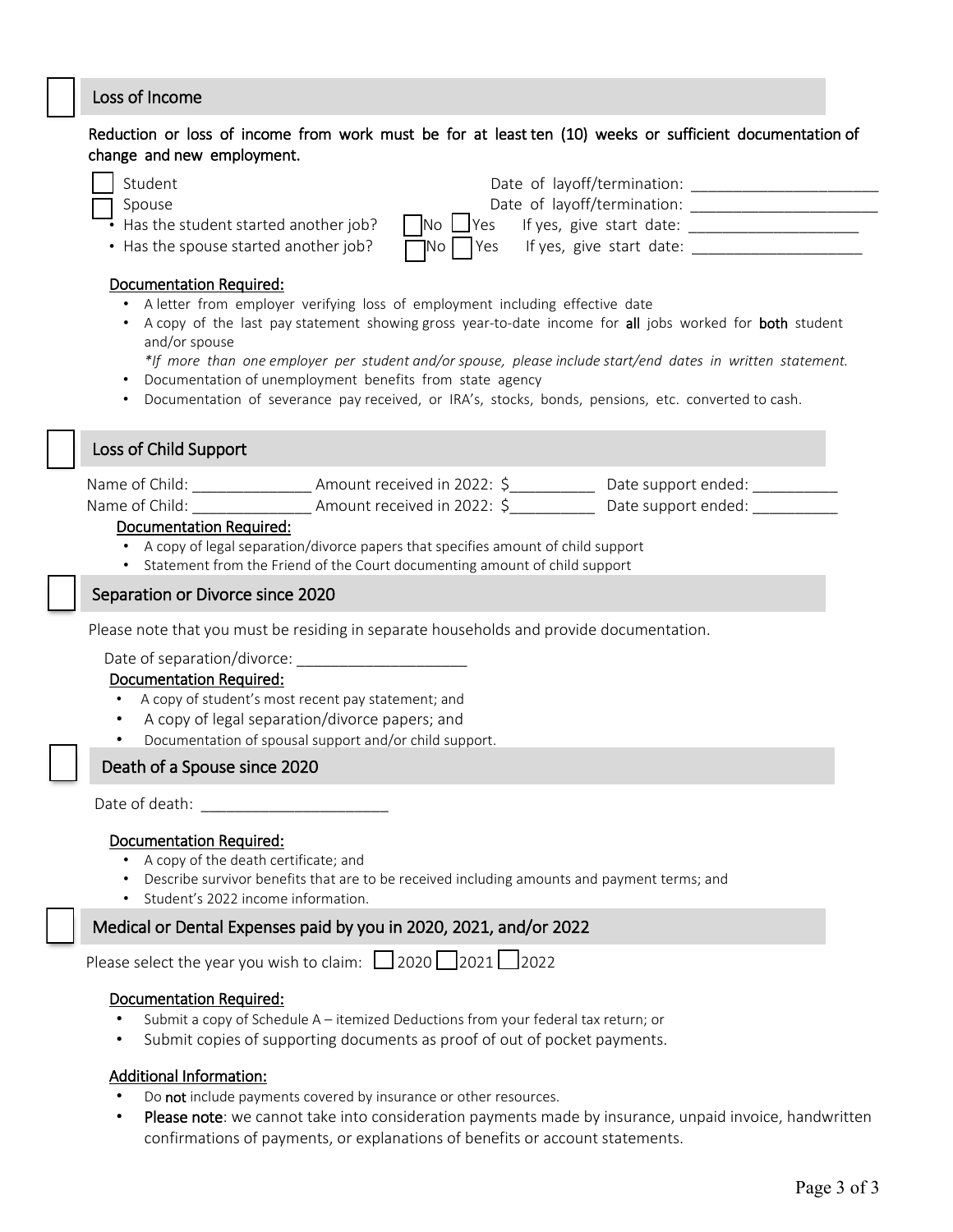#### Receipt of One-Time Income

Consideration for and one-time income may only be reviewed once during a student's enrollment at LSSU.

#### Documentation Required:

֖֚֚֬֝֬֝֬֝֬֝֬֝

- A signed copy of your 2020 Federal Tax Return and/or 1099 form
- Written statement explaining reason for early withdrawal

#### Other Circumstances not addressed in the above categories

#### Documentation Required:

• Submit a statement that explains changes in your financial and/or family situation. If appropriate, please provide supporting documentation

Please list the names and ages of all the members of your household\* during the 2022-2023 academic year. Also, please indicate which family members will be enrolled at college at last half-time (6+ credits) during 2022-2023 and which institution they are planning to attend.

\*The term "Household" is defined as follows:

The household includes yourself (and if married, your spouse), your children (even if they do not live with you) who will receive more than half of their support from you, and other people (not your children or your spouse) who live with you and receive more than half of their support from you, and will continue to receive more than half their support from you between July 1, 2022 through June 30, 2023. You may include unborn children if they will be born during the school year.

| Name | Age | Relationship | Name of College |
|------|-----|--------------|-----------------|
|      |     | Self         | LSSU            |
|      |     |              |                 |
|      |     |              |                 |
|      |     |              |                 |
|      |     |              |                 |
|      |     |              |                 |
|      |     |              |                 |